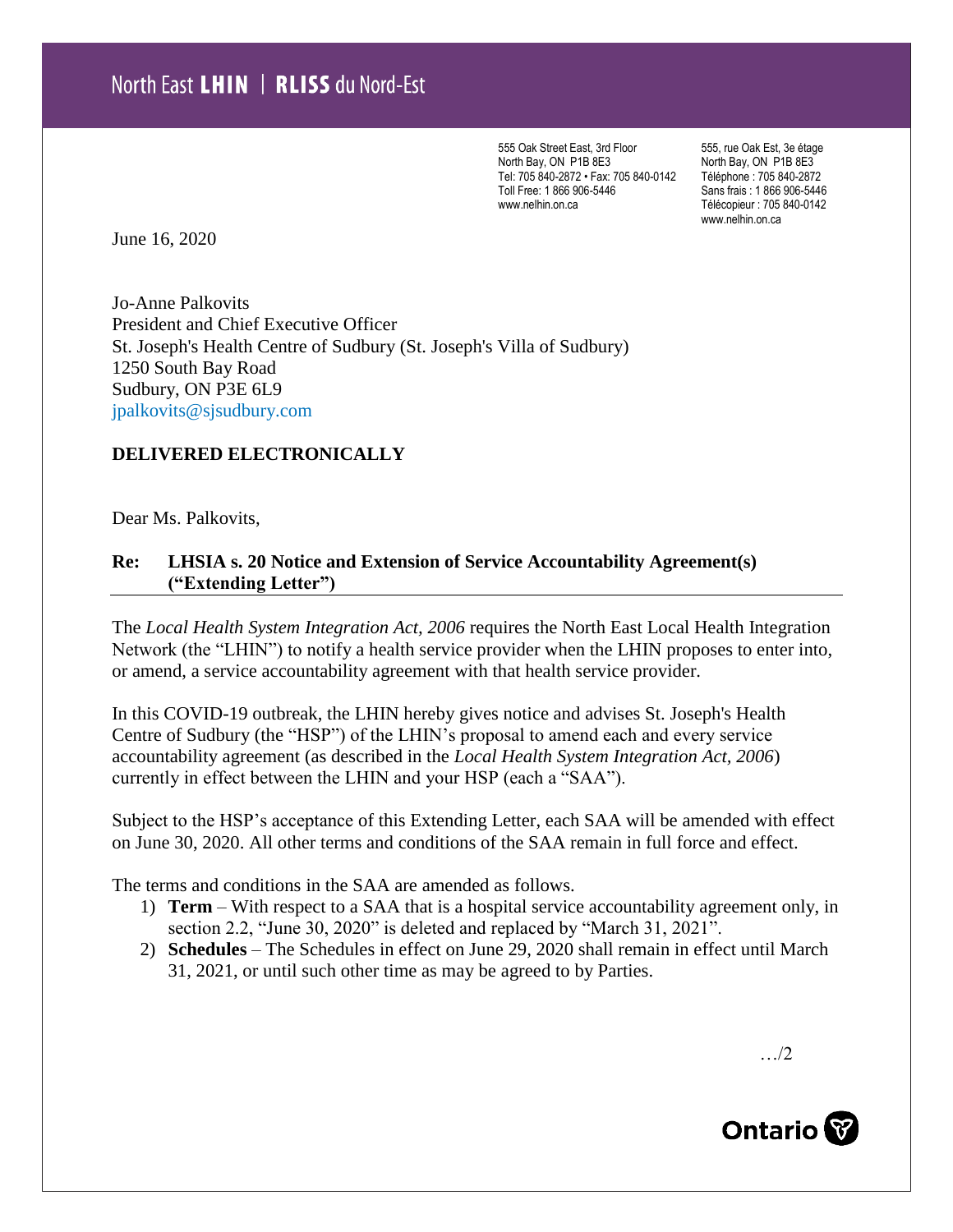Unless otherwise defined in this letter, all capitalized terms used in this letter have the meanings set out in the SAA.

Please indicate the HSP's acceptance and agreement to the amendment of the SAA as described in this Extending Letter by signing below and returning one scanned copy of this letter by e-mail no later than the end of business day on June 30, 2020, to Crystal Labelle at [nelhinfinance@lhins.on.ca](mailto:nelhinfinance@lhins.on.ca) (the "LHIN Contact").

The HSP and the LHIN agree that the Extending Letter may be validly executed electronically, and that their respective electronic signature is the legal equivalent of a manual signature. The electronic signature of a party may be evidenced by one of the following means and transmission of the Extending Letter may be as follows:

- 1) a manual signature of an authorized signing representative placed in the respective signature line of the Extending Letter and the Extending Letter delivered by facsimile transmission to the other party;
- 2) a manual signature of an authorized signing representative placed in the respective signature line of the Extending Letter and the Extending Letter scanned as a pdf and delivered by email to the other party;
- 3) a digital signature, including the name of the authorized signing representative typed in the respective signature line of the Extending Letter, an image of a manual signature or an Adobe signature of an authorized signing representative, or any other digital signature of an authorized signing representative with the other party's prior written consent, placed in the respective signature line of the Extending Letter and the Extending Letter delivered by email to the other party; or
- 4) any other means with the other party's prior written consent.

Should you have any questions regarding the information provided in this Extending Letter, please contact Julie Morin, Director, Performance and Accountability at [julie.morin@lhins.on.](mailto:julie.morin@lhins.on)

Sincerely,

Terry Tilleczek Rhonda Crocker Ellacott

).<br>Blaw Kulos R

Vice President, Strategy and System Planning Transitional Regional Lead (North), Ontario Health Chief Executive Officer, North West LHIN Chief Executive Officer, North East LHIN